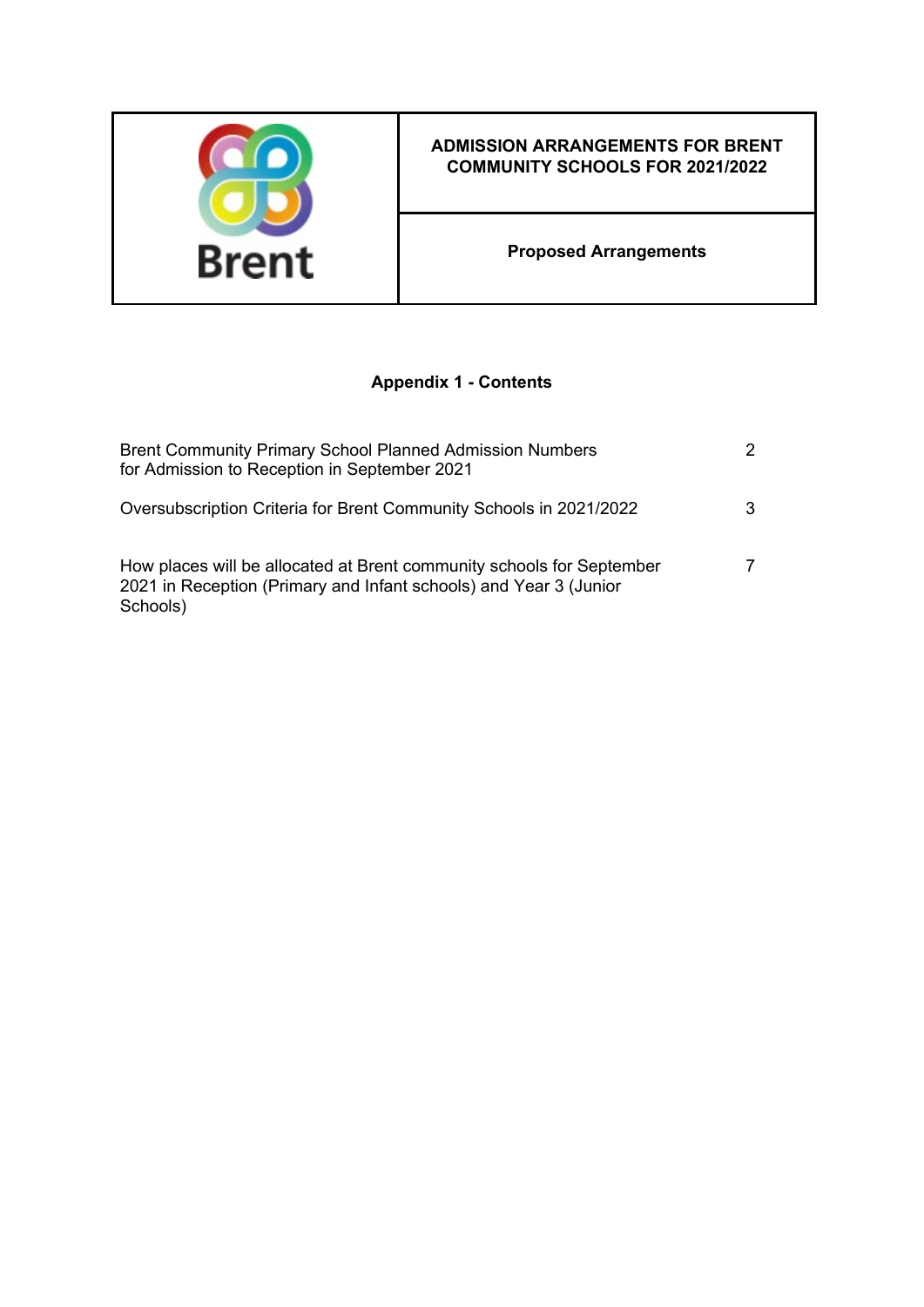### **Brent Community Primary School Planned Admission Numbers and Grid Reference Measuring Points for Admission to Reception and Junior in September 2021**

| Name of School                         | Planned             | <b>Grid Reference Measuring Point</b> |          |  |
|----------------------------------------|---------------------|---------------------------------------|----------|--|
|                                        | Admission<br>Number | Easting                               | Northing |  |
| <b>Anson Primary School</b>            | 52                  | 523552                                | 185345   |  |
| <b>Barham Primary School</b>           | 120                 | 517506                                | 184655   |  |
| <b>Brentfield Primary School</b>       | 90                  | 520541                                | 184537   |  |
| <b>Byron Court Primary School</b>      | 150                 | 517133                                | 186955   |  |
| <b>Carlton Vale Infant School</b>      | 60                  | 524938                                | 182956   |  |
| <b>Chalkhill Primary School</b>        | 60                  | 520005                                | 186210   |  |
| <b>Donnington Primary School</b>       | 30                  | 522577                                | 184004   |  |
| <b>Elsley Primary School</b>           | 120                 | 518869                                | 184738   |  |
| <b>Fryent Primary School</b>           | 120                 | 520385                                | 187897   |  |
| Harlesden Primary School               | 60                  | 521141                                | 183461   |  |
| Kingsbury Green Primary School         | 90                  | 520010                                | 188549   |  |
| <b>Leopold Primary School</b>          | 120                 | 521640                                | 184310   |  |
| <b>Lyon Park Primary School</b>        | 120                 | 518820                                | 184115   |  |
| <b>Malorees Infant School</b>          | 60                  | 523952                                | 184011   |  |
| Mitchell Brook Primary School          | 90                  | 521010                                | 184768   |  |
| Mora Primary School                    | 60                  | 523141                                | 185939   |  |
| <b>Mount Stewart Infant School</b>     | 90                  | 517785                                | 187999   |  |
| <b>Mount Stewart Junior School</b>     | 90                  | 517785                                | 187999   |  |
| <b>Newfield Primary School</b>         | 60                  | 521890                                | 184050   |  |
| Northview Primary School               | 30                  | 521580                                | 185500   |  |
| <b>Oliver Goldsmith Primary School</b> | 60                  | 520809                                | 188559   |  |
| Park Lane Primary School               | 60                  | 518380                                | 185490   |  |
| <b>Preston Park Primary School</b>     | 120                 | 517930                                | 187200   |  |
| Roe Green Infant School                | 150                 | 519772                                | 189316   |  |
| Roe Green Junior School                | 120                 | 519772                                | 189316   |  |
| <b>Salusbury Primary School</b>        | 90                  | 524528                                | 183518   |  |
| The Stonebridge School                 | 90                  | 520512                                | 183844   |  |
| <b>Uxendon Manor Primary School</b>    | 90                  | 518023                                | 188541   |  |
| <b>Wembley Primary School</b>          | 120                 | 518365                                | 186130   |  |
| <b>Wykeham Primary School</b>          | 60                  | 521087                                | 186286   |  |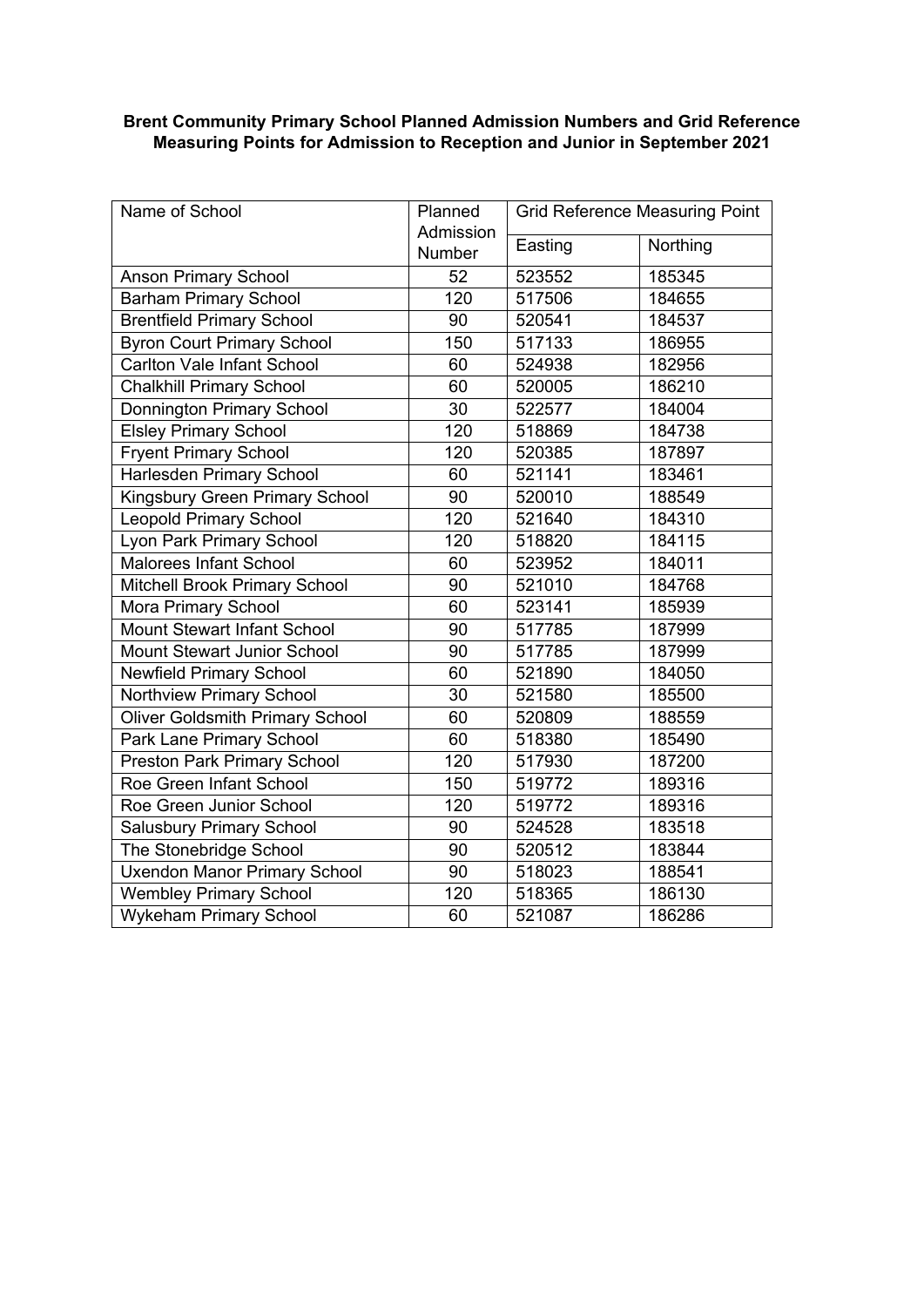# **Oversubscription Criteria for Brent Community Schools in 2021/2022**

The criteria set out below apply to the 30 Brent community schools listed on page 2.

Voluntary aided or religious faith schools, foundation schools, free schools and academies have their own admission policies. Parents should visit the website of these schools for a copy of their admission arrangements or visit www.brent.gov.uk/admissions

Applications for children with an Education, Health and Care Plan (EHCP) are made by Local Authority SEN teams. The placement of such children is made after a process of consultation between parents, the school and the Local Authority. Children with an EHCP receive priority over others for admission to the school named on their EHCP. An EHCP is a plan made by the Local Authority under Section 37 of the Children and Families Act 2014 specifying the special education provision required for that child.

Schools should not admit more than 30 pupils in each class for Reception, Year 1 and Year 2. This is to enable the Local Authority to meet its statutory duty of having no more than 30 pupils in each class at Key Stage 1. Three-year-old children should not be admitted to Reception classes.

The following criteria are clear, fair and objective. It is illegal for schools to discriminate against a pupil on the basis of his/her ethnicity.

Whenever and wherever possible, children are offered a school of their parents' preference and in practice the majority of children go to the school which their parents select for them.

Sometimes, however, there are more applications for a particular school than there are places available. This is described as oversubscription. Whenever this happens, pupils are offered places in the following order of priority:

## **1. Looked After Children or previously Looked After Children**

A 'looked after child' or a child who was previously looked after but immediately after being looked after became subject to an adoption, residence, or special guardianship order.

 The highest priority must be given to looked after children and all previously looked after children. Previously looked after children are children who were looked after, but ceased to be so because they were adopted, or became subject to a child arrangements order, or special guardianship order immediately following having been looked after.

## **2. Children adopted from state care outside of England**

Children who appear to Brent Council to have been in state care outside of England and ceased to be in state care as a result of being adopted.

 A child is regarded as having been in state care in a place outside of England if they were accommodated by a public authority, a religious organisation or any other provider of care whose sole purpose is to benefit society.

## **3. Linked infant school**

Children attending an infant school on the same site as a junior school.

 This criterion only applies to Year 3 applications to Mount Stewart Junior School (for children attending Mount Stewart Infant School) and Roe Green Junior School (for children attending Roe Green Infant School).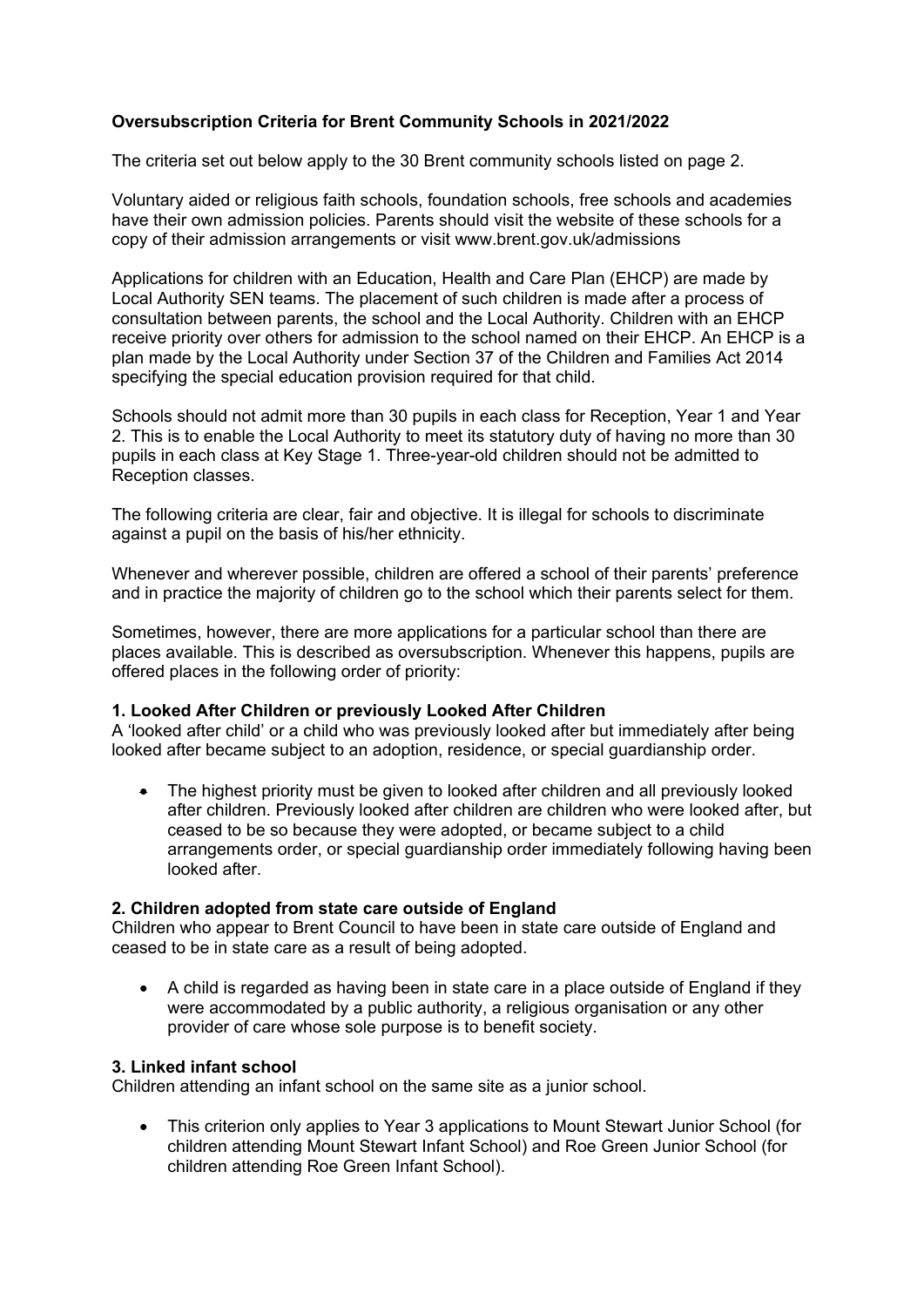## **4. Medical or Social needs**

Exceptional circumstances to do with significant medical needs and or social needs which necessitate a child's placement at one particular school.

This criterion relates to the child's medical and/or social needs. The application must be supported by written evidence (see below) that sets out the particular reasons why the school in question is the most suitable and the difficulties that would be caused if the child had to attend another school. The recommendation for this specific school should demonstrate knowledge of the school in terms of location, resources and organisation which deems it essential that the named pupil be admitted to the specific school. The Council will not give higher priority to children under this criterion if the required documents have not been submitted. Decisions on whether to allow the criterion will be made by an admission panel, based on all the evidence available, and will be consistent.

*Medical Needs*

Applications made on the child's medical grounds must be accompanied by compelling medical evidence from a GP/hospital consultant at the time of application. The letter from the GP/hospital consultant must provide information about the child's medical condition, the effects of this condition and why, in view of this, the child needs to attend the parent's preferred school.

If the school is not the closest to home, the consultant must set out in detail the wholly exceptional circumstances for attending this school and the difficulties that may exist if the child had to attend another school. Medical claims will only be considered for one school and this should be named by the GP/hospital consultant. In assessing these applications, advice will be sought from relevant professionals as required.

*Social Needs*

Applications made on the child's social grounds must be accompanied by compelling evidence at the time of application. Social needs claims will be considered where there is involvement from a social worker, or other professional and where it can be demonstrated that the child has exceptional social needs that cannot be met at any other school than the named school. Parents' circumstances can have an impact on a child's social needs and evidence of this will be considered. In assessing these applications, advice will be sought from relevant professionals as required.

#### **5. Siblings in catchment area**

Brothers or sisters of a child who attends the school, or an infant or junior school on the same or adjoining site, *living in the catchment area of the school* and who will continue to do so on the date of admission.

• This includes half and step brothers and sisters and foster children so long as they live at the same address - but **not** cousins. Siblings attending the same school should have priority over those attending a separate school on the same site.

## **6. Children of staff**

Children whose parent is a member of staff who has been employed at the school for two or more years at the time of application or has been recruited to fill a vacancy for which there is a demonstrable skill shortage.

#### **7. In catchment area**

Children living within the school's catchment area.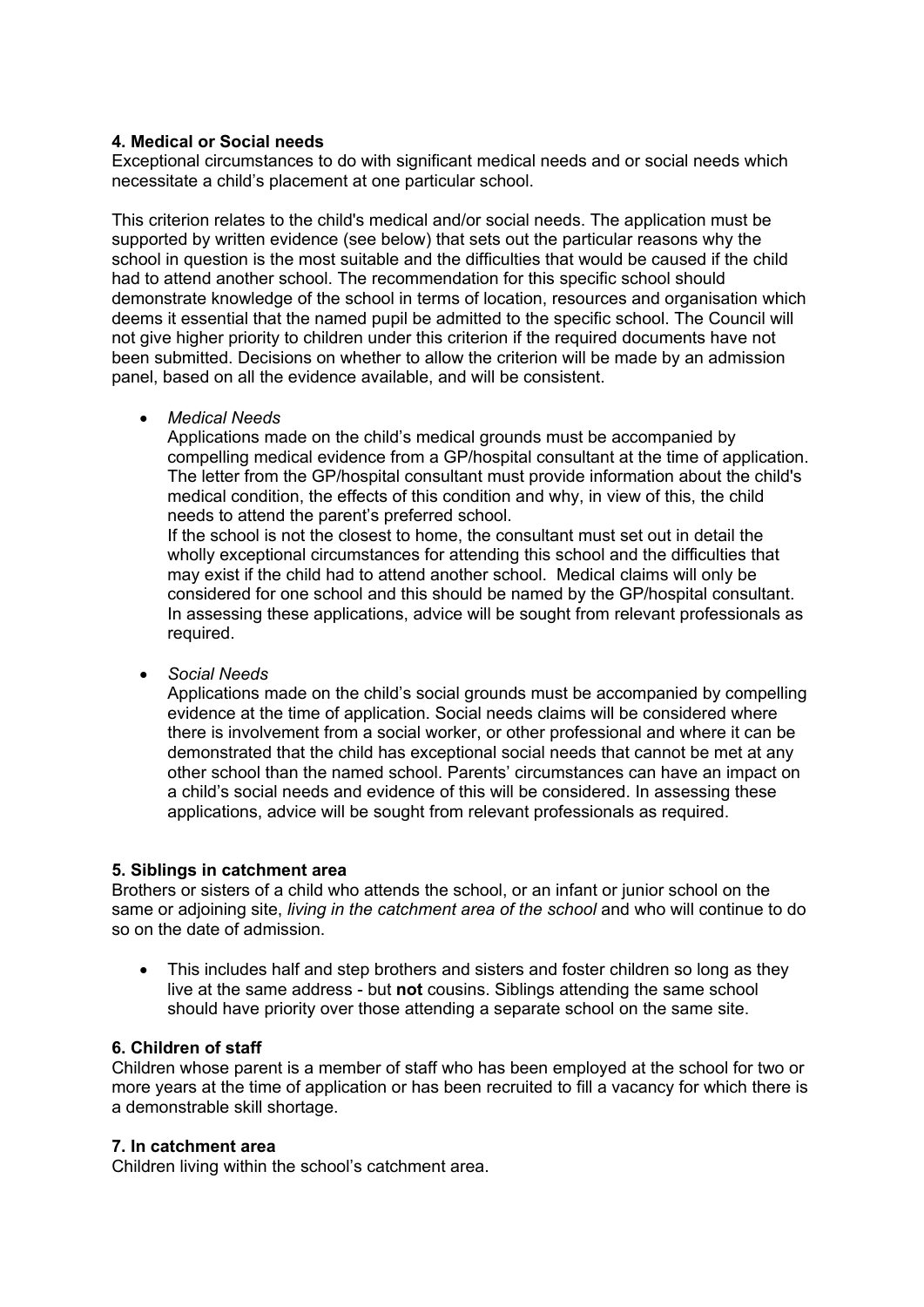#### **8. Siblings outside catchment area**

Brothers or sisters of a child who attends the school, or an infant or junior school on the same or adjoining site, and who will continue to do so on the date of admission.

This includes half and step brothers and sisters and foster children so long as they live at the same address - but **not** cousins. Siblings attending the same school should have priority over those attending a separate school on the same site.

### **9. All other applicants.**

#### **'Tie-break' Distance Measurement**

Where pupils meet the same criteria, places will be offered in order of the distance from home to school which will be measured by straight-line, from the address point in the property to the address point in the school, as determined by LLPG (Local Land Property Gazetteer) data. Those living nearer the school will have the higher priority. The measuring system is an integral part of the admission software produced by Servelec Synergy Ltd, uses Ordnance Survey maps and LLPG data and is accurate to 1 centimetre.

Where two or more children, sharing the same priority, live equidistant from a community school and only one place remains, the local authority will use a computerised random allocation to determine which child should be given priority.

#### **Catchment Area**

The catchment area is the defined neighbourhood in which the school is sited. It is generally bounded by major roads and/or railway/tube. The catchment area is defined by the Local Authority and is designed to ensure that each address in the borough falls into the catchment area of one school. Information on which streets make up a catchment area can be obtained from the Local Authority, the school, the Local Authority's website and the Local Authority's composite prospectus.

#### **Home Address**

The address used must be the child's permanent home address on the closing date for ontime applications or at the time of application for late or in-year applications.

This cannot be a business address, childminder's or relative's address, or any address other than child's permanent home address. Only in circumstances where the relative or carer has legal guardianship, and is the main carer, will a different address be considered as the main residence. Evidence will be requested to support this arrangement.

Proof of address is not required to be sent with an application. The council tax reference number should be supplied on the application if the applicant is responsible for paying it. Brent Council will check internal council databases in order to verify the address. Where it is not possible to verify the address or the applicant has recently moved, the Council will write to the applicant to ask for two proofs of address.

Any offer of a place on the basis of address is conditional upon the child living at the appropriate address on the relevant date. Applicants have a responsibility to notify the local authority of any change of address.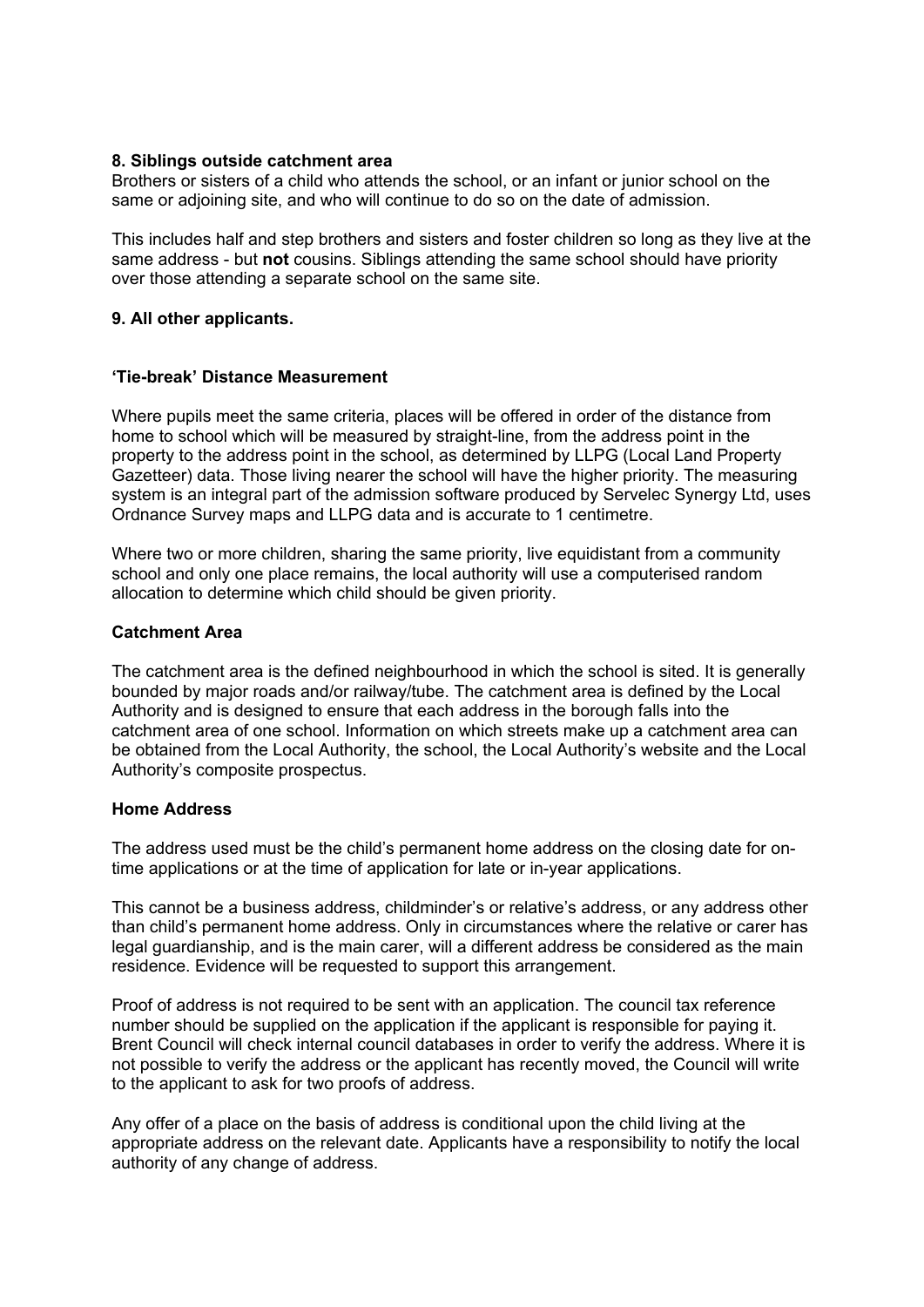Any applications received containing fraudulent or misleading information, or any offers made based on fraudulent or misleading information may be withdrawn where other applicants have been disadvantaged.

# **Twins, Triplets and other children of multiple births**

In the event that the school has one place to offer and the next child on the waiting list is one of twins, triplets or other children of multiple births, the Local Authority will offer both twins, all triplets or children of multiple birth a place even if this means temporarily going over the published admission number.

In the event that one child from a multiple birth has an Education, Health and Care Plan which names a particular community school, all other children from the same multiple birth will be considered under the fourth criteria for the same school – medical or social needs – unless a higher criteria should be applied.

# **Split residence**

Where a child lives with parents/carers with shared responsibility, each for part of a week, the address where the child lives is determined using a joint declaration from the parents stating the pattern of residence. If a child's residence is split equally between both parents, then parents will be asked to determine which residential address should be used for the purpose of admission to school. If the residence is not split equally between both parents then the address used will be the address where the child spends the majority of the school week.

If it is not possible to determine which residential address should be used through a joint declaration, then the address of the parent who is in receipt of child benefit will be used for the purpose of the application. In cases where parents are not eligible for child benefit the address will be that of the parent where the child is registered with the doctor. In cases that still cannot be determined, or are open to dispute by parents/carers, an admission panel will determine how to proceed with the application in accordance with these arrangements, the Admissions Code and any other relevant legislation or guidance. This will not impact on parents'/carers' right to appeal against any decision not to offer a preference school.

## **Multiple applications**

Only one application can be processed for each child. In the event that the local authority receives more than one application for the same child, whether from the same parent/carer or not, the most recently received application will be processed. This includes applications that have been submitted online and by post.

Parents/carers are responsible for ensuring that only one application is received. If multiple applications are received and it is not possible to obtain a joint declaration from both parents /carers (or those with parental responsibility) regarding which schools should be included as preferences, an admission panel will determine how to proceed with the application in accordance with these arrangements, the Admissions Code and any other relevant legislation or guidance. This will not impact on parents'/carers' right to appeal against any decision not to offer a preference school.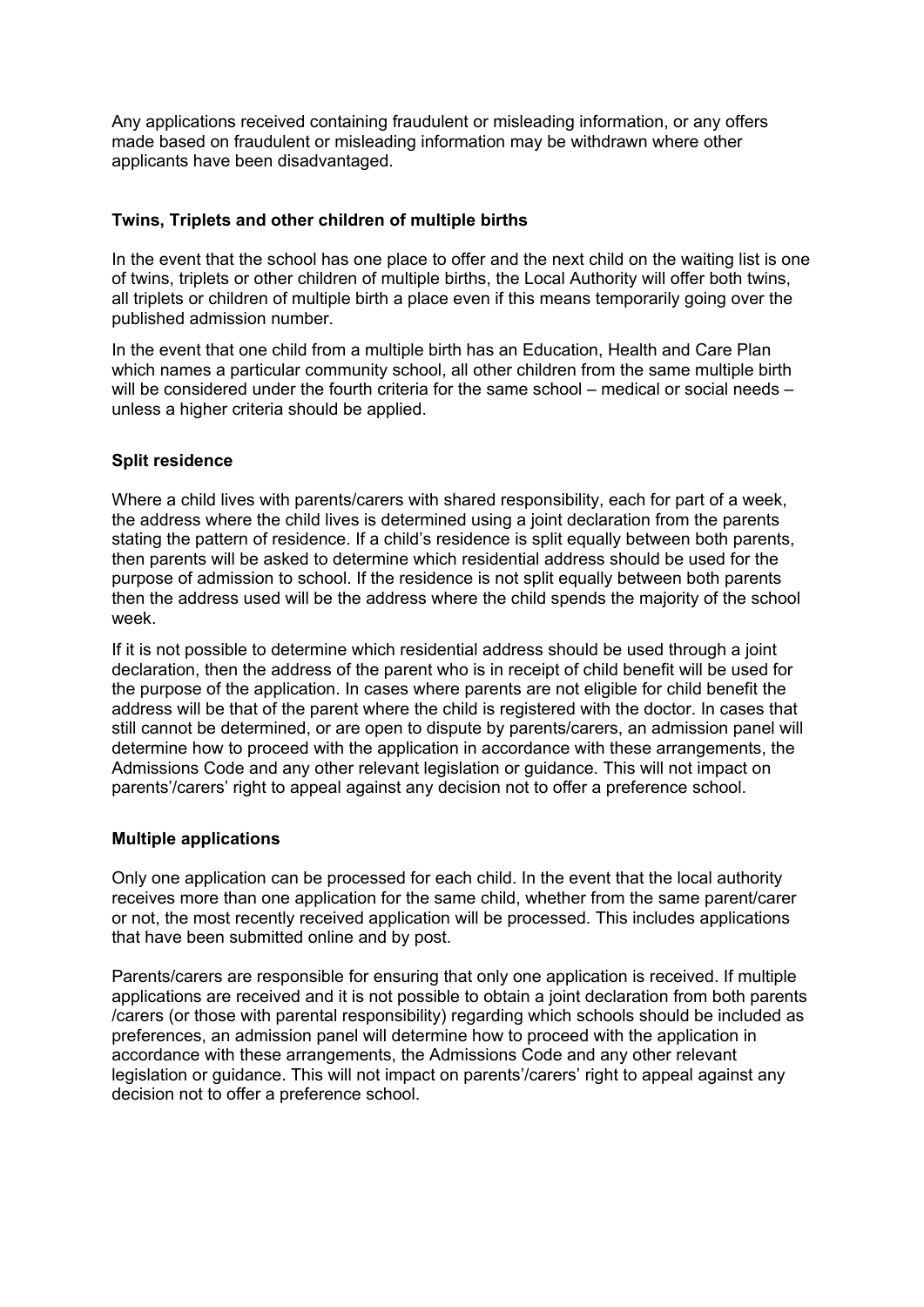#### **Applications from overseas**

Applications with an overseas address will not be accepted for processing by the local authority unless there is evidence of a link to an address in the area and evidence that a child will be living in the area on or before the date of admission.

Where an application is accepted, the address used on the application will be the overseas address until such time as there is evidence of the child's return to the linked address prior to the closing date (or the date for accepting applications as late for good reason). Such evidence received after the closing dates will be considered on the application after National Offer Day.

The local authority is only responsible for making offers for children currently living in the area. If it is not possible to make a preference offer prior to a child's arrival on the relevant offer days, an alternative offer will not be made.

Applications will not be accepted from overseas addresses for in-year applications with the exception of applications for Children of UK Service Personnel (UK Armed Forces) and Crown Servants.

## **Children of UK Service Personnel (UK Armed Forces) and Crown Servants**

Families of service personnel with a confirmed posting to the area, or crown servants returning from overseas to live in the area, can apply to the local authority in advance of their arrival provided the application is accompanied by an official letter that declares a relocation date and a Unit postal address or quartering area address.

The address used on the application will be the postal address or quartering area address provided.

Offers will be made in advance of a child's arrival for in-year applications and on the relevant offer date for normal round applications.

## **How places will be allocated at Brent community schools for September 2021 in Reception (Primary and Infant schools) and Year 3 (Junior Schools)**

There is **no** automatic transfer from nursery to Reception class. Parents wanting to apply for a place at Reception **must** complete an application which is available on line or a paper Common Application Form (CAF).

If more applications are received than there are places available, places are offered up to a school's planned admission number to applicants whose application is received by the closing date in accordance with the oversubscription criteria listed on page 3 using an equal preference system (see below).

## **Equal preferences**

Each preference is treated as a separate application. Then using the oversubscription criteria each application is considered and ordered in a list based on how well it meets the oversubscription criteria (page 3).

If applicants qualify for a place at more than one school, a place is offered at the school given the highest ranking by the applicant.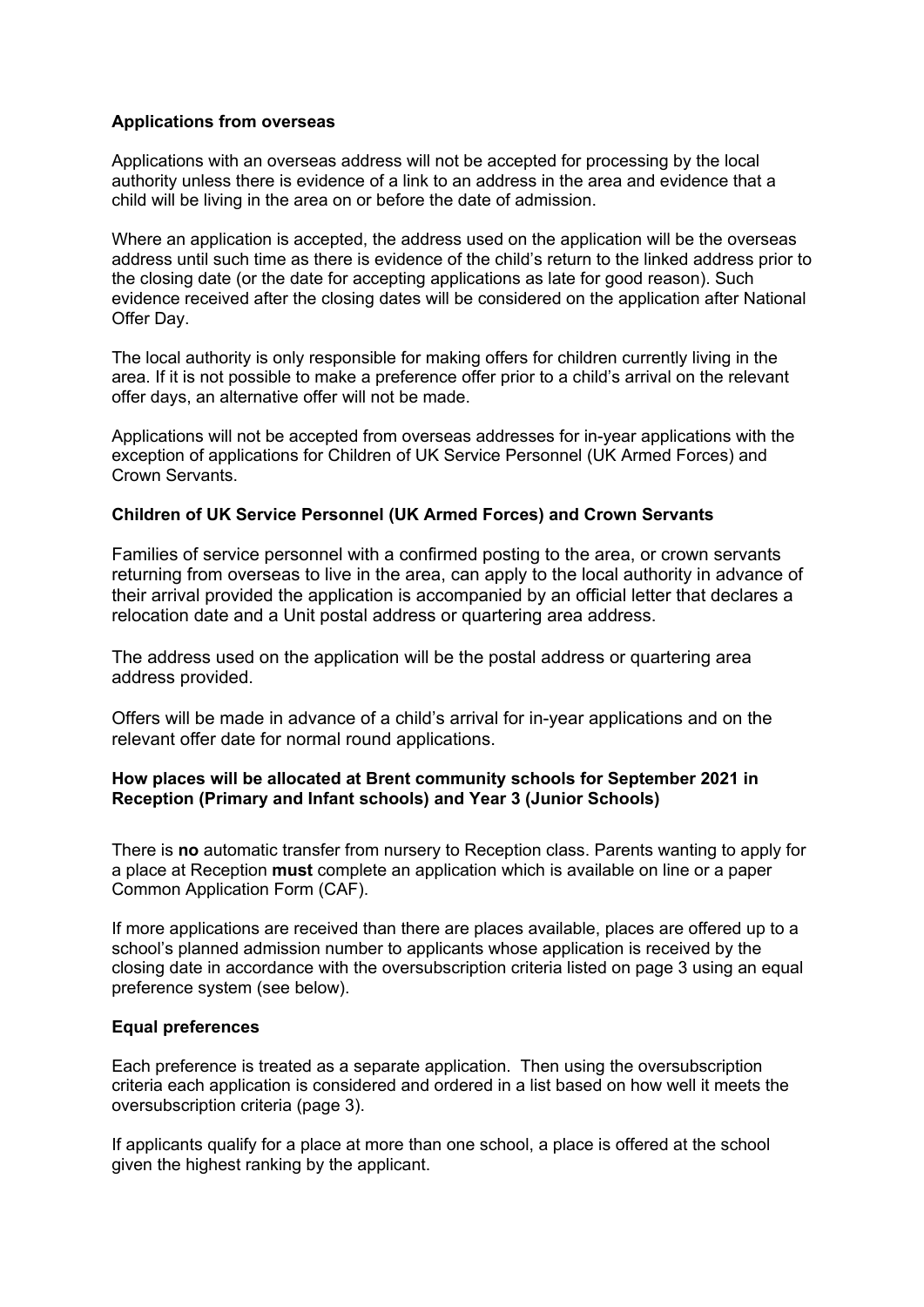Application forms will be available from September 2020 and the closing date for applications will be 15 January 2021. Offer letters and e-mails will be sent out on 16 April 2021.

## **Deferred Entry**

Parents can request that the date their child is admitted to school is deferred until later in the year for which they apply or until the term in which the child reaches statutory school age. Statutory school age begins the first day of the term after a child's fifth birthday.

Parents wishing to defer entry must contact the school to advise them of this after a place has been offered.

Parents can also request that their child attends part-time until their child reaches statutory school age.

#### **Applications for children outside the normal age group**

The Council's policy is for children to be educated within their correct chronological year group, with the curriculum differentiated as necessary to meet the needs of individual children. This is in line with the Department for Education's (DfE) most recent "Advice on the Admission of Summer Born Children", published in December 2014, which states that, "in general, children should be educated in their normal age group, with the curriculum differentiated as appropriate, and that they should only be educated out of their normal age group in very limited circumstances".

If parents/carers believe their child should be educated in a different year group they should submit an application for the 'normal' Reception round for their child, and provide supporting evidence from relevant professionals working with the child and family stating why it is in the child's best interest to be placed outside their normal age appropriate cohort. DfE guidance makes clear that "it is reasonable for admission authorities to expect parents to provide them with information in support of their request – since without it they are unlikely to be able to make a decision on the basis of the circumstances of the case".

For community schools, the Council as the admission authority will decide whether the application will be accepted on the basis of the information submitted. Decisions will be based on the individual circumstances of each case including the view of parents, the relevant head teacher(s), the child's social, academic and emotional development and whether the child has been previously educated out of year group.

There is no guarantee that an application will be accepted on this basis. If the application is not accepted this does not constitute a refusal of a place and there is no right to an independent statutory appeal. Similarly, there is no right of appeal for a place in a specific year group at a school. The internal management and organisation of a school, including the placement of pupils in classes, is a matter for the head teacher and senior leadership of individual schools.

#### **Late Applications and changes after the closing date**

Application forms must be received by Brent Council by the closing date of 15 January 2021.

Applications received after the closing date will be considered as late applications and will be processed after places have been allocated to applicants who applied on-time. However, in very exceptional circumstances applications received after the closing date may be considered as on time.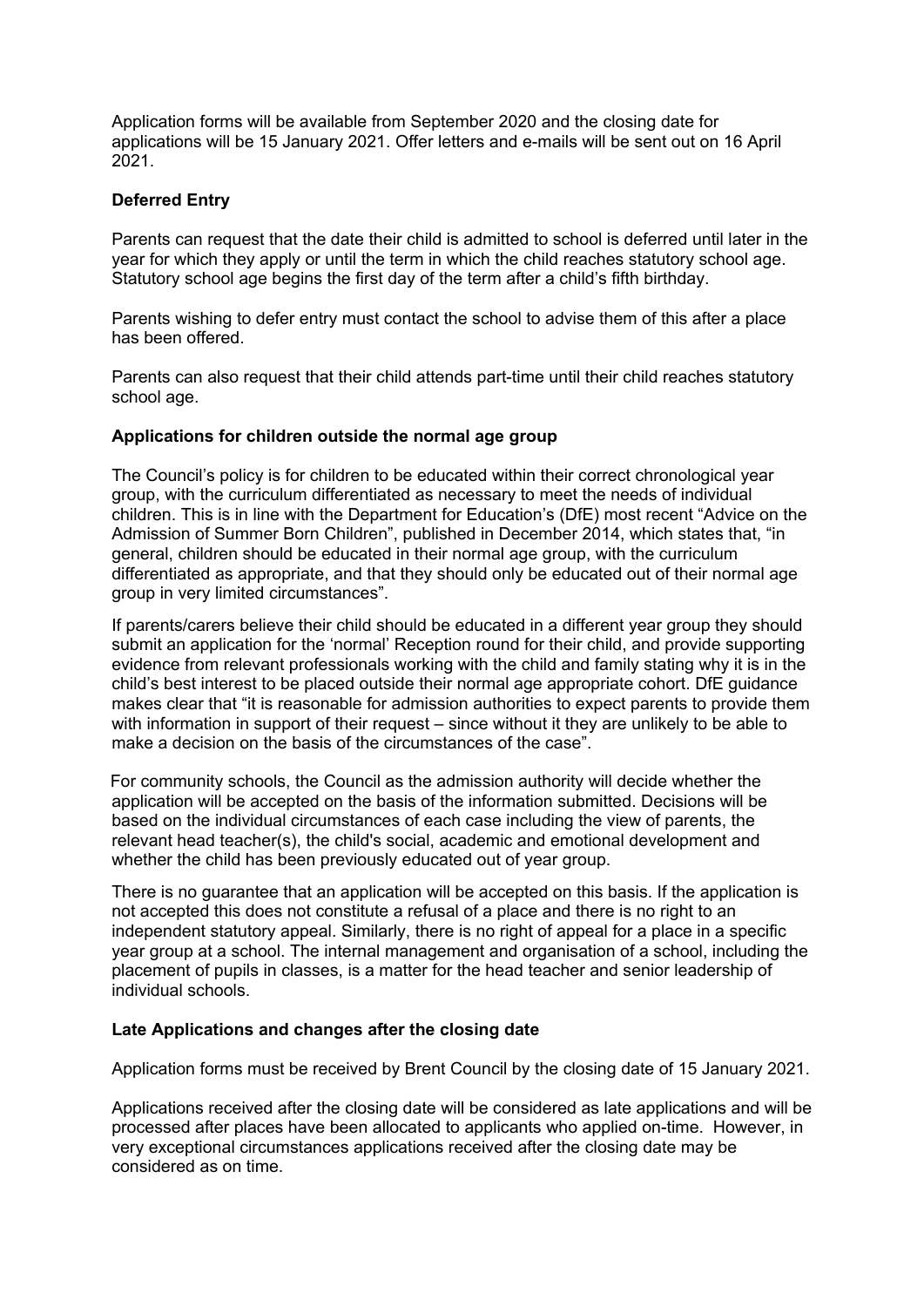Applicants who consider they have exceptional circumstances that prevented them from applying between applications opening in September 2020 and the closing date of 15 January 2021 should provide independent written evidence explaining why the application was late no later than 5pm on Friday 5 February 2021.

Additionally, any changes to the application (e.g. order of school preference or change of preferences) received after the closing date will be treated in the same way as late applications.

### **Changes of Address after the closing date**

Changes of address will only be considered after applicants are resident at the new address and evidence to demonstrate this has been supplied. Applications will not be processed from an intended future address except in the case of Crown servants and UK service personnel.

Evidence must be received by 5pm on Friday 5 February 2021 for the new address to be used when processing the application and calculating home to school distances. Any change of address evidenced after 5pm on Friday 5 February 2021 will not be included until after National Offer Day 16 April 2021.

#### **Waiting Lists**

If the school place allocated is not the first preference, the child's name will automatically be placed on the waiting list for schools which have been ranked higher than the offer made. Community school waiting lists will then be maintained by the Council whilst voluntary aided, foundation and academy schools' waiting lists will be maintained by the relevant schools.

Waiting lists are not maintained on a 'first come - first served' basis. Waiting lists are kept in the priority order as explained in the oversubscription criteria.

Places are offered from the waiting list throughout the year. When a place becomes available, it is offered to the first child on the list and, if it is accepted, all other children will move up the list. Children may also move down the waiting list if another family, with a higher priority under the oversubscription criteria, ask for their child's name to be added to the list.

Applicants, who ask for their child's name to be placed on the waiting list for another school after a school place has been allocated, are indicating they prefer this school to the other school already allocated. If at a later date a place is offered from the waiting list, this new offer will supersede any previous offer, which will then be withdrawn.

Looked after children and previously looked after children, and those allocated a place at the school in accordance with Brent's Fair Access Protocol, will take precedence over those on a waiting list.

Lists will be maintained throughout the school year. A child's position on the waiting list does not depend upon the time they have been on the list but will be determined by how they meet the oversubscription criteria.

This means that a child's position on the list can go down as well as up, depending upon the child's circumstances and those of other applicants.

The waiting list will be closed each year and will not roll over. A new application will have to be made for a new academic year.